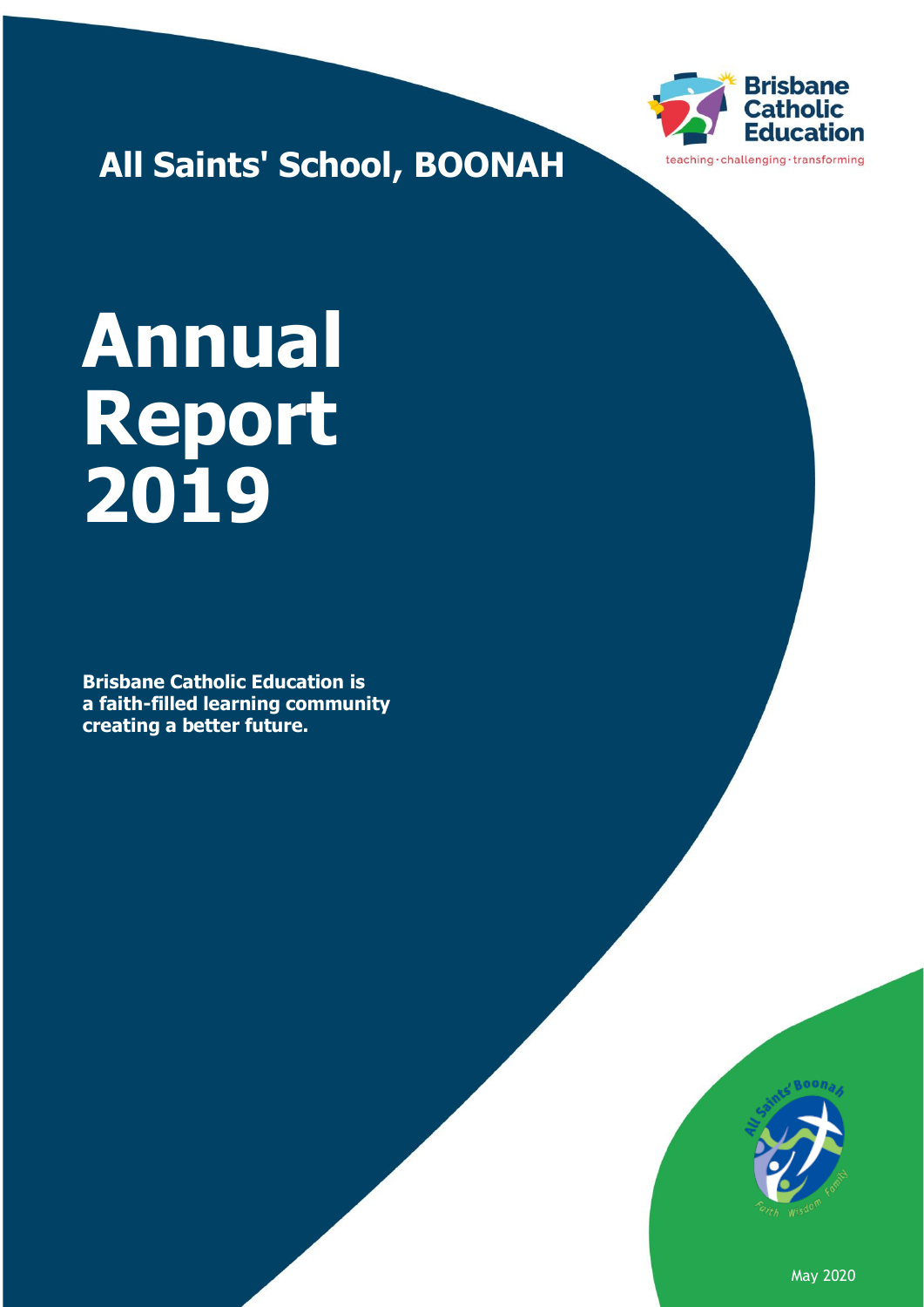# Contact information

| <b>School</b>         | All Saints' School                  |
|-----------------------|-------------------------------------|
| Postal address        | 15 Oliver Street, BOONAH, QLD, 4310 |
| <b>Phone</b>          | $(07)$ 5463 1322                    |
| <b>Email</b>          | pboonah@bne.catholic.edu.au         |
| School website        | www.allsaintsboonah.qld.edu.au      |
| <b>Contact Person</b> | Shane Seymour - Principal           |

## **Principal's foreword**

The 2019 Annual Report presents information for reporting requirements and informs the wider community of our school's operations and achievements through the year. The report includes information on the school's profile, curriculum delivery, social climate, school funding, workforce composition and student performance.

#### **School progress towards its goals in 2019**

#### **Strong Catholic Identity**

#### **Mercy charism**

Positive groundwork continues to be made to embed the 'mercy' pillars that have been identified as underpinning the 'why' we do what we do at All Saints'. This is achieved through information shared through the school newsletter and through explanations shared at communal gatherings as to why we do what we do. Further work is required in this area to further explain and demonstrate how these 'mercy' charisms underpin our school's philosophy and ways of working.

#### **Relationships and Sexuality Education**

Whilst several professional learning opportunities were organised for teachers, through circumstances beyond our control this 'learning' was not able to happen. (Key BCEO personnel were unable to present or attend the professional learning due to illness or role restructuring in at the Office.)

The work that we have undertaken has increased teacher knowledge and understanding of the components of Relationship and Sexuality Education from a Catholic Perspective. Further work in this area will continue into 2020, especially in our informing and engaging with our parent community.

#### **Learning and Teaching**

#### **Literacy targets**

Generally, we are very pleased with the results that we have achieved this year.

Reading targets: Prep score of 5 or higher-100%; Yr1 score of 14 or higher-86.5% (equivalent to 2 students not achieving); Yr2 score of 22 or higher-95%.

Writing targets: Yr3, 70% or more achieving 20 or higher-55%; Yr4, 80% or more achieving 20 or higher-61% (these two year levels will be a focus area for 2020); Yr5, 85% or more achieving 20 or more-87.5%; Yr6, 90% or more achieving 20 or more-81%.

#### **NuMa targets**

This was our first year of engaging with the 'Trust the Count' monitoring tool developed by BCE. In hindsight, setting a target of 100% for students in Yr2 to 6 was too aspirational. A more realistic target of 90% would have seen us being far more successful in achieving our goal.

Teachers have worked diligently administering the monitoring tool and have also actively shared strategies they have used to enhance and progress student learning. We are very satisfied with the improvements that students across all year levels have demonstrated in their use of mathematical language and their conceptual understandings.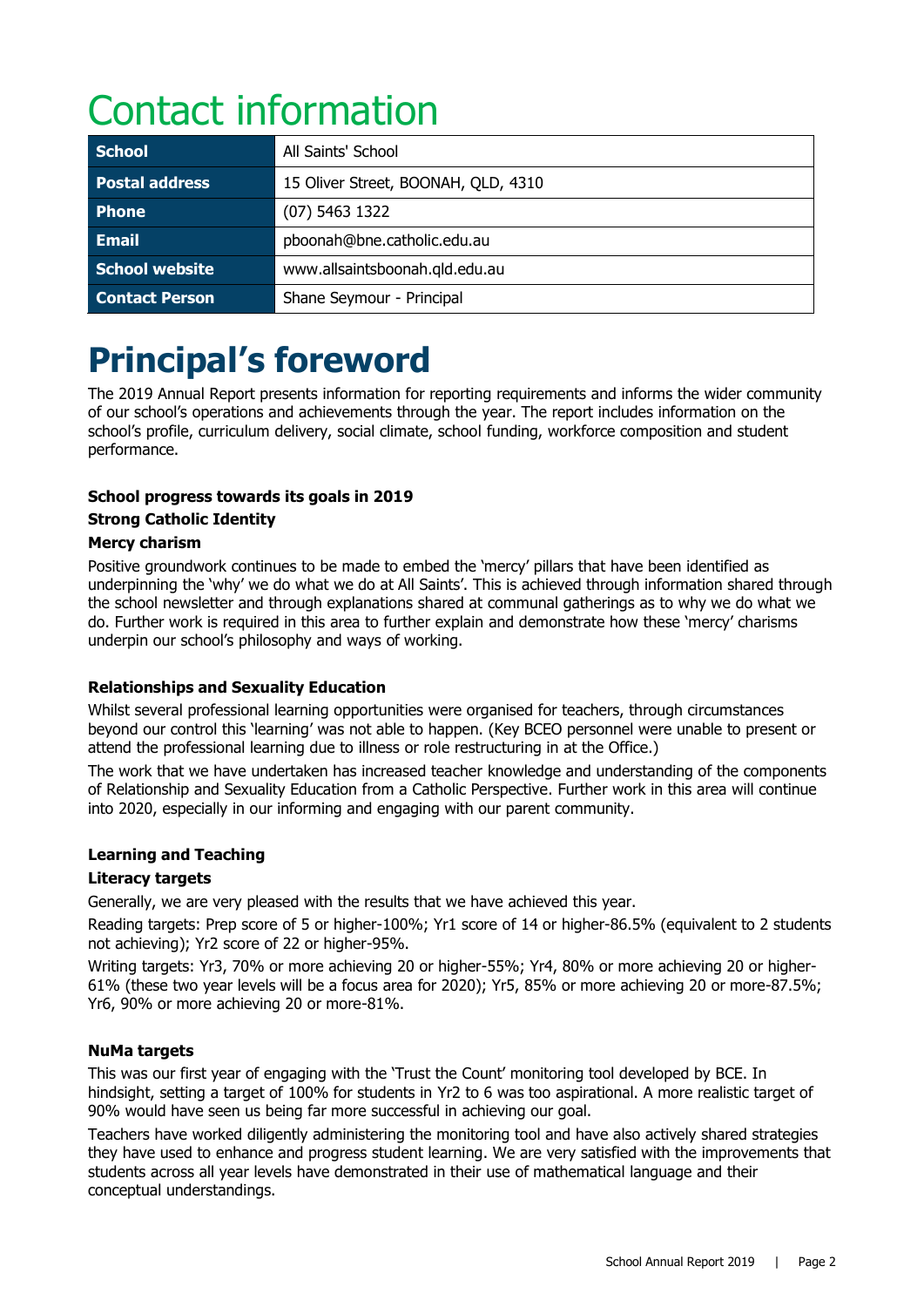#### **Digital skills – teachers**

Throughout Semester 1, teachers were given the opportunity to work with an ICLT Education Officer from the Office to build their own ICT skills, capabilities, competencies, and confidence.

This renewed staff confidence has resulted in them engaging the students more in their use of the digital devices within the school.

#### **Attendance**

Despite an extensive information drive, informing parents of the importance of consistent attendance, we fell short of our intended goal. During terms 1 to 3, we recorded an increase of student illnesses that negatively impacted upon ability to attain our stated goal.

There are positive signs that the 'importance of attendance' is taking hold: discussions started by parents at P&F and School Board meetings; comments from individual families around this topic; a higher portion of student participation in school events (school sporting carnivals); an increase in families contacting the school when their child/children are absent from school.

#### **Building a sustainable future**

#### **Celebrations of learning**

Throughout the year, several classroom teachers, and specialist teachers, organised opportunities for parents/carers to share in the work that students have undertaken. The presentation of our school musical in T4 was very successful, allowing our students to show casing their talents.

#### **ICLT infrastructure improvements**

Coupled with our focus on improving staff core digital competencies, we have continued to work with BCE to ensure that staff and students have 'confidence' with a consistent, reliable connectivity with our network system.

| <b>Goal</b>                                                                                                                                                                                                                                                                                             | <b>Progress</b> |
|---------------------------------------------------------------------------------------------------------------------------------------------------------------------------------------------------------------------------------------------------------------------------------------------------------|-----------------|
| By the end of 2019, Literacy targets have been achieved: Reading - 80% of<br>Prep score 5 or more; 90% of Yr1 score 14 or more; 95% of Yr2 score 22 or<br>more. Writing - 70% of Yr3 score 20 or higher; 80% of Yr4 score 20 or<br>higher; 85% of Yr5 score 20 or higher; 90% of Yr6 score 20 or higher | Achieved        |
| By the end of 2019 teachers are planning and teaching units of work that<br>incorporate components of Relationships and Sexual Education                                                                                                                                                                | Not Achieved    |
| By the end of 2019 student numeracy targets (using the monitoring tool<br>'Trust the Count') will be: 90% of Yr1; 100% of students in Yr2 to 6                                                                                                                                                          | Not Achieved    |
| By the end of 2019 teachers will have core digital competencies and will<br>engage in collaborative sharing using these skills to enhance teaching and<br>student learning                                                                                                                              | Achieved        |
| By the end of 2019, celebrations of learning, recognising and promoting<br>student achievement, are occuring at least once a semester                                                                                                                                                                   | Achieved        |
| By the end of 2019 members of the school community will be able to name<br>the 4 Mercy charisms underpinning our school                                                                                                                                                                                 | Not Achieved    |
| By the end of 2019, school attendance levels are 82% or higher                                                                                                                                                                                                                                          | Not Achieved    |

#### **Future outlook**

The explicit improvement agenda for 2020 will focus on gaining improvements in:

#### **Strong Catholic Identity**

- Reinvigorated Vision & Mission statement
- School Religion scope & sequence chart reviewed
- Key components of RSE introduced to parents/carers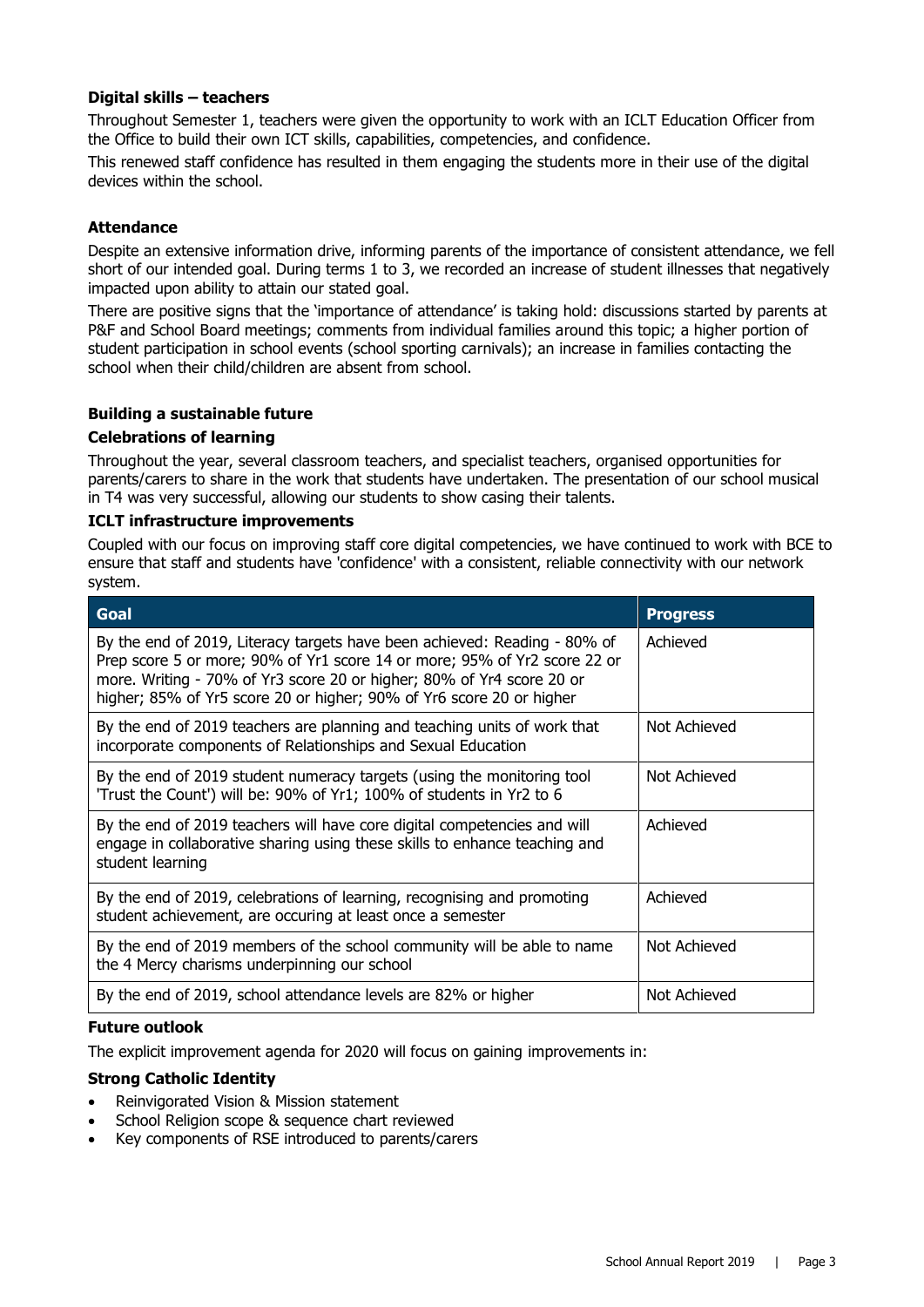#### **Excellent learning and teaching**

- Literacy and numeracy goals
- Staff re-connected with All Saints' Positive Behaviour for Learning and introduction to Reboot pillars
- Attendance goals
- Development of staff charter

#### **Building a sustainable future**

- Positive Increase in engagement with the BCE listen survey (students, staff, families)
- BGA application
- Marketing and communication strategy for the school

### **Our school at a glance**

#### **School profile**

All Saints' School is a Catholic Parish School administered through Catholic Education Archdiocese of Brisbane.

**Coeducational or single sex:** Coeducational

**Year levels offered in 2019:** Primary

#### **Student enrolments for this school:**

|      | <b>Total</b> | <b>Girls</b> | <b>Boys</b> | <b>Aboriginal and</b><br><b>Torres Strait</b><br><b>Islander</b><br>students |
|------|--------------|--------------|-------------|------------------------------------------------------------------------------|
| 2019 | 167          | 74           | 93          | ے                                                                            |

Student counts are based on the Census (August) enrolment collection.

#### **Characteristics of the student body**

Family composition: 1 child family = 58; 2 child family = 41; 3 child family = 9.

Whilst we have families who have a wide variety of cultural backgrounds, most of our current families are second or third generation Australians. In 2019 we had 3 students who identify as being Indigenous.

Our catchment area includes the town of Boonah and the numerous surrounding rural townships. Whilst a percentage of our students still come from families that work 'the land', today many of these families are running recreational or hobby farms and are not as entirely dependent 'on the land' for the their financial subsistence.

A percentage of students from our school come from families who have made a life-style choice – wanting to live the 'country lifestyle' but still be close to the city.

Travelling via bus, to and from school, is a common mode of transport for a small percentage of our students: some of these students can spend up to an hour travelling on the bus, with some students having to travel on more than one bus.

Given that there is only one secondary school in the immediate region (Boonah State High) a good percentage of the students maintain a strong connection with the local community and with the school. There has been a trend towards a few families choosing to send their child to a secondary school outside of Boonah. (Beaudesert and Ipswich)

The inter-connections within the school community are many and varied. Some staff, who attended the school as students are now working as teachers or school officers. Some families are second or third generation members of the school community. We still have some founding families connected with the school.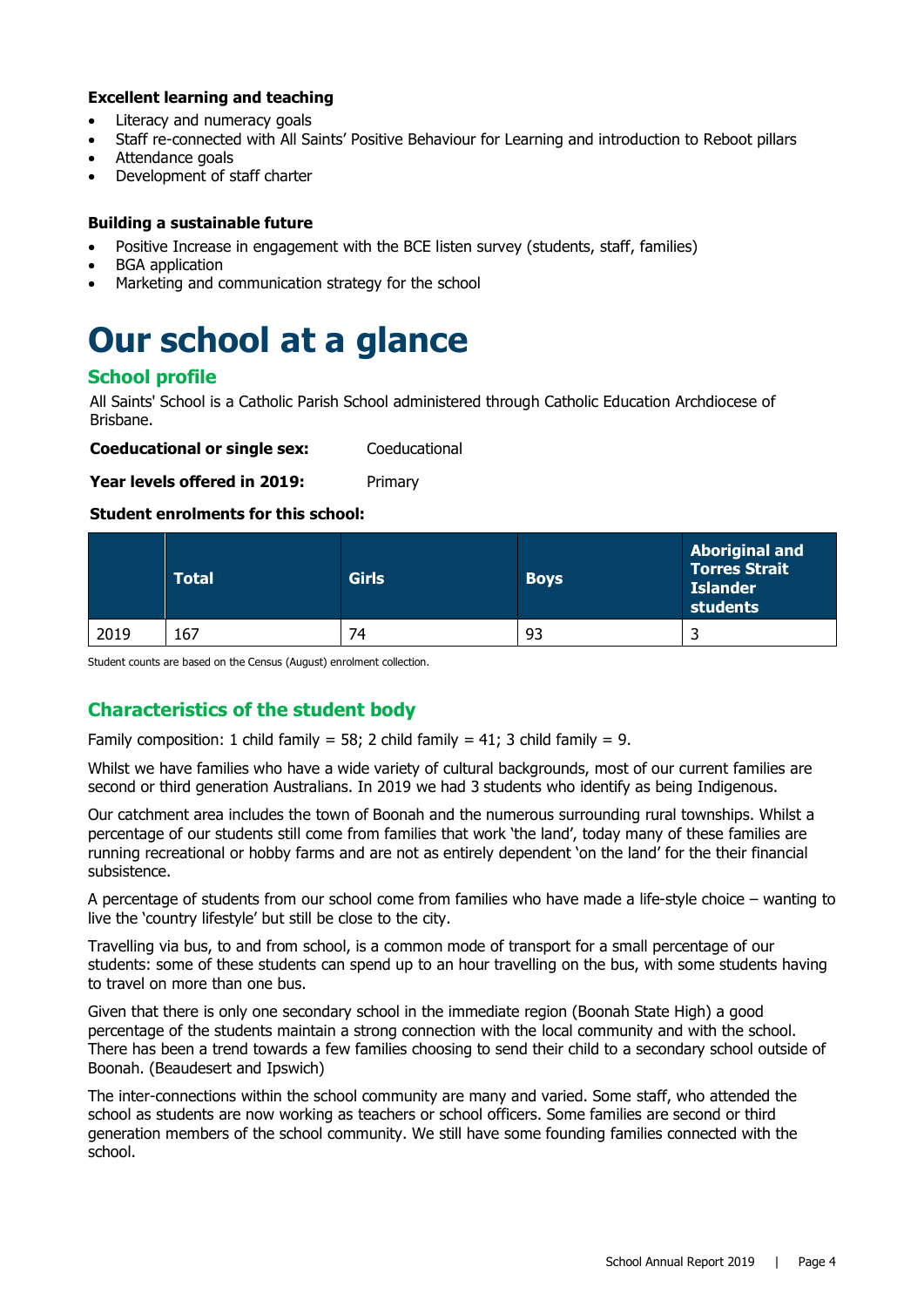#### **Curriculum delivery**

#### **Approach to curriculum delivery**

Our curriculum and learning programs are structured under the key learning areas of the Australian Curriculum. We are very mindful of the learners in our school and we differentiate the curriculum to cater for their learning needs, styles, and requirements. We offer students a holistic education, which incorporates the teaching of a Religion Curriculum that has been approved by the Catholic Archdiocese of Brisbane.

We strive to promote life-long learning habits and skills, through a positive 'growth mind-set', thus enabling all students to become productive contributors to the interdependent world in which they exist.

We believe that all learners require multiple and varied opportunities to negotiate, observe, engage in, reflect on, demonstrate, and enact on their learning. Such learning opportunities occur in individual, small group, and whole group contexts.

Assessment is ongoing and consists of both formative and summative tasks. Learning can be both independent and collaborative; students have access to and use of appropriate technologies and resources to create, collaborate, and communicate their learning.

#### **Co-curricular activities**

All Saints' strives to provide for and meet the needs, interest, and talents of all our students.

We actively participate in our local community:

- Annual community ANZAC Day March, Dawn Service and Church Services
- Presenting a display at the annual Show
- Supporting local charities (St Vincent de Paul, fundraising for local community events)
- Visiting local organisations (school choir singing for the residents of Blue Care Aged Care Centre, ANZAC Dawn service, Boonah Show)
- Supporting Community events: Boonah Show (staffing the 'show gates' each year), Winter Harvest Festival (an opportunity for students, staff & parents to support our local community)

Within the school, students are offered the following:

- School Swimming program (Years 1 to 6)
- Performance Workshop classes (Dance and Drama)
- Biennial trip to Canberra & Sydney (Year 5&6)
- School Camps: Yr4&5
- RAW Art program (3 terms a year)
- Specialist teachers: PE, Class Music, Visual Arts, LOTE Japanese
- Educational incursions and excursions
- School liturgies and celebrations
- Involvement in the Parish Sacramental Program (from Yr3-6)
- School choir
- Buddy Program
- Student Leadership program (Yr6)
- Sporting opportunities: access to both District team and individual events, inter-school sports (swimming, Gala Days, team sports)

#### **How information and communication technologies are used to assist learning**

Today's society is evolving at a tremendous rate. New technologies are emerging all the time. Our staff and students need to be confident and competent not only in using current technology, but in appreciating the need to be competent and confident in learning new technology and to see this learning as lifelong for everyone.

As a school, we also aim to educate students that technology is simply a tool to assist in their learning: we drive the technology; we are not driven or controlled by it.

Students are provided with access to a variety of devices as learning tools, allowing them to search for information and to create and communicate their learning. Our Prep to Yr3 students has access to iPads (approximately 1 device per 2 students). Students in years 4 to 6 has access to laptops (approximately 1 device per 2 students).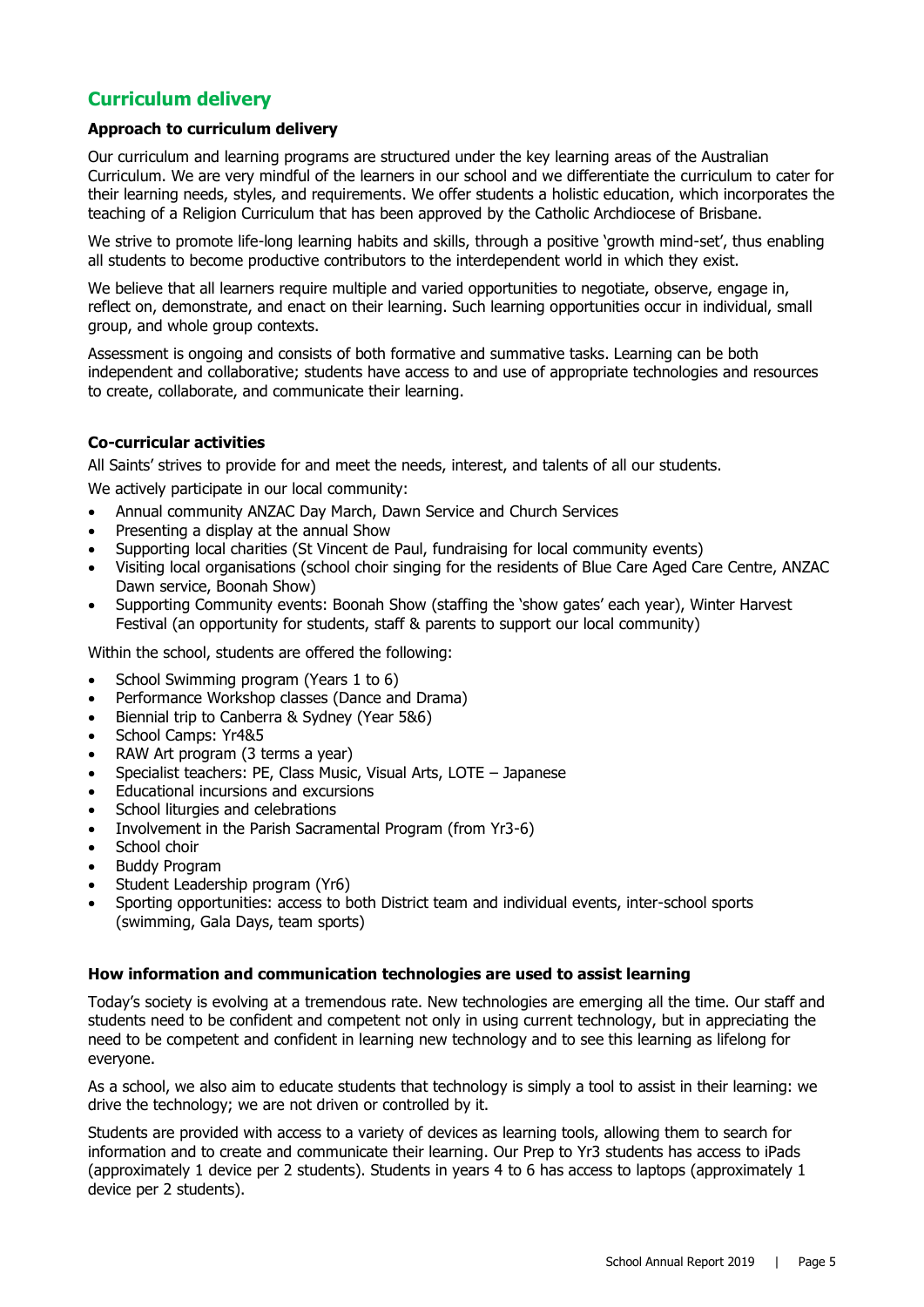With the assistance of ICLT, students have developed effective strategies, engaged with flexible learning environments, model, and promoted inquiry, cooperatively and independently focused on learning in an intellectually challenging world. This is applied across all subject areas of the Australian Curriculum.

We are committed to upgrading our infrastructure and building upon the staff's knowledge and proficiency in using ICLT to ensure we are preparing our students for learning in the 21st century.

#### **Social climate**

#### **Overview**

All Saints' provides opportunities for students to interact pastorally and socially, as well as in the context of their engagement with the curriculum. A School Buddy Program exists within the school, where older year levels 'buddy' up with younger year levels. They participate in a variety of educational and non-educational activities, building relationships and a sense of community throughout the school.

Such programs as: Seasons for Growth, Friends Program and the Virtues Program are used to explicitly teach and support all students, including those with needs in social, emotional and mental health.

The proactive and explicit teaching of expected behaviours is paramount in creating a safe and happy environment for all. Teaching expected behaviours is conducted in all learning spaces. All students are encouraged to learn from their mistakes and to explore ways to employ restorative practices to improve relationships that have been fractured or harmed.

Bullying behaviours or attitudes are not tolerated within our school. Students are actively encouraged to speak up when they witness or experience such behaviour.

(A more detailed explanation can be found in our Positive Behaviour 4 Learning document, which is located on our school website. This document outlines our response to the issue of bullying.)

| <b>Performance measure</b>                                                                                           |        |
|----------------------------------------------------------------------------------------------------------------------|--------|
| Percentage of parents/carers who agree# that:                                                                        | 2018   |
| This school helps my child to develop their relationship with God                                                    | 90.6%  |
| My child is encouraged to participate in spiritual and religious activities and<br>projects outside of the classroom | 80.8%  |
| Religious Education at this school is comprehensive and engaging                                                     | 96.4%  |
| I see school staff practising the values and beliefs of the school                                                   | 93.5%  |
| This school looks for ways to improve                                                                                | 87.1%  |
| The school is well managed                                                                                           | 81.3%  |
| My child is making good progress at this school                                                                      | 87.1%  |
| This school is a safe place for my child                                                                             | 100.0% |
| This school helps students respect the needs of others                                                               | 96.9%  |
| Teachers and staff are caring and supportive                                                                         | 100.0% |
| Teachers at this school expect my child to do their best                                                             | 90.9%  |
| Teachers and staff relate to students as individuals                                                                 | 100.0% |
| The teachers help my child to be responsible for their own learning                                                  | 97.0%  |
| My child is motivated to learn at this school                                                                        | 91.2%  |
| I can talk to my child's teachers about my concerns                                                                  | 97.0%  |
| This school offers me opportunities to get involved in my child's education                                          | 81.3%  |
| My child's learning needs are being met at this school                                                               | 76.5%  |
| I am happy with my decision to send my child to this school                                                          | 90.6%  |

#### **BCE Listens Survey - Parent satisfaction**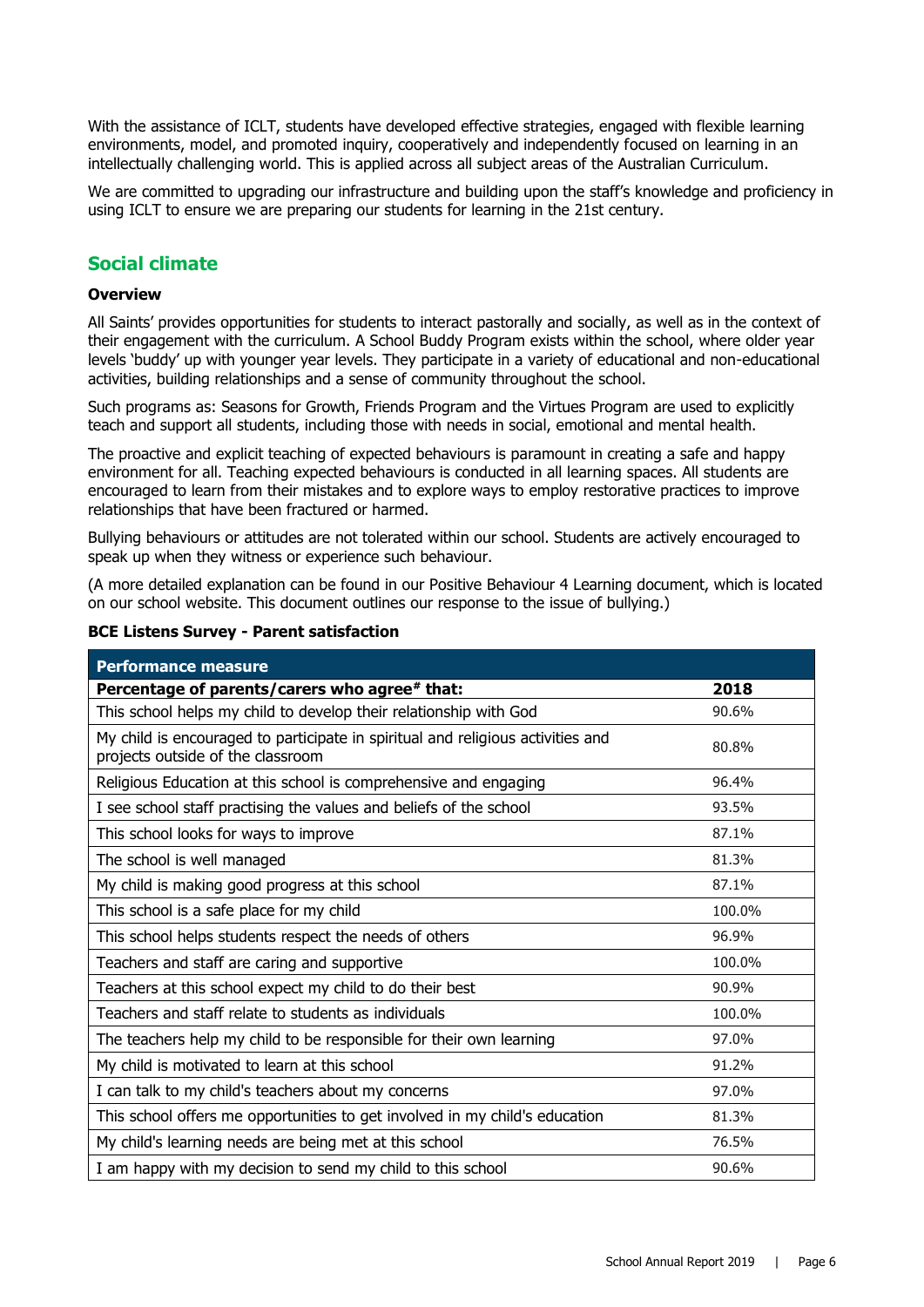#### **BCE Listens Survey - Student satisfaction**

| <b>Performance measure</b>                                                                                                      |       |
|---------------------------------------------------------------------------------------------------------------------------------|-------|
| Percentage of students who agree# that:                                                                                         | 2018  |
| At my school, I can express my beliefs                                                                                          | 84.0% |
| My school encourages all students to participate in spiritual and religious activities and<br>projects outside of the classroom | 89.8% |
| Religious Education at my school is interesting and engaging                                                                    | 73.1% |
| I see school staff practising the values and beliefs of my school                                                               | 87.5% |
| My school looks for ways to improve                                                                                             | 96.2% |
| Students at my school are encouraged to voice their concerns or complaints                                                      | 95.9% |
| Teachers treat students fairly at my school                                                                                     | 80.4% |
| Teachers recognise my efforts at school                                                                                         | 95.7% |
| I feel safe at school                                                                                                           | 94.2% |
| My school helps me to respect the needs of others                                                                               | 98.1% |
| I am happy to be at my school                                                                                                   | 86.5% |

#### **BCE Listens Survey - Staff satisfaction**

| <b>Performance measure</b>                                                                                                      |        |
|---------------------------------------------------------------------------------------------------------------------------------|--------|
| Percentage of staff who agree# that:                                                                                            | 2018   |
| This school helps me to develop my relationship with God                                                                        | 95.2%  |
| My school encourages all students to participate in spiritual and religious activities and<br>projects outside of the classroom | 90.5%  |
| Religious Education at this school is comprehensive and engaging                                                                | 88.9%  |
| I see school staff practising the values and beliefs of this school                                                             | 90.5%  |
| This school is well managed                                                                                                     | 61.9%  |
| My concerns are taken seriously by the school                                                                                   | 77.8%  |
| This school is a safe place to work                                                                                             | 100.0% |
| This school has an inclusive culture                                                                                            | 100.0% |
| This school has a culture of striving for excellence                                                                            | 95.2%  |
| All my students know I have high expectations of them                                                                           | 100.0% |
| I am proud to be a member of this school                                                                                        | 95.2%  |
| Overall, I am happy with my decision to work at this school                                                                     | 94.7%  |

# 'Agree' represents the percentage of respondents who Somewhat Agree, Agree or Strongly Agree with the statement. DW = Data withheld to ensure confidentiality.

#### **Family and community engagement**

- At All Saints' we believe parents/carers are the first and primary educators of their child/children. We seek to work in partnership with parents/carers as their child/children attend our school and engage in the learning opportunities offered. In conjunction with the P&F, the school actively promotes families to become involved in 'At Least One' P&F or school event.
- Parents/Carers (and friends) are actively invited to volunteer their time, skills, and talents in a variety of ways to support the learning opportunities that are offered at All Saints'. Listed below are some of the ways in which parents/carers are invited to become active in our school: attending the monthly P&F Meetings; being a member of the School Board; assisting in the tuckshop; assisting in classrooms; participating in selected incursion or excursion events; attending school Masses/Liturgies, class celebrations of learnings; weekend working bees; helping out at school sporting events.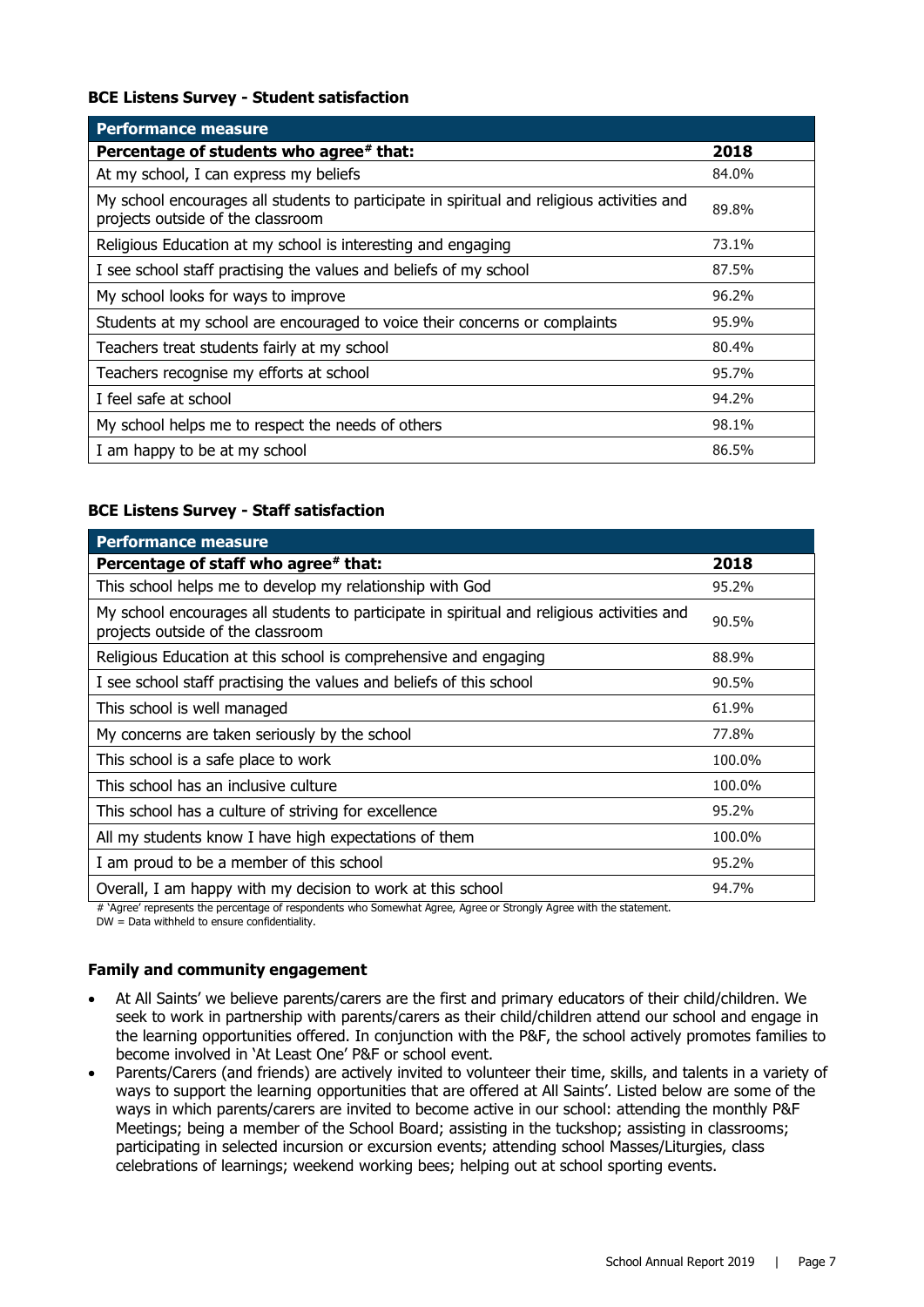- Parents are also invited to attend Parent Information Evenings held in early term 1 and formal Parent/Teacher meetings held during term 2. Other Parent/Teacher interviews can be arranged when required.
- School Learning Support Team (which consists of ST'IE, Guidance Counsellor, PLL and Principal) meets regularly to discuss the learning needs of students.
- Through the planning process, teachers regularly record the adjustments that are being made to support all students within the school.
- IEP (Individual Education Plans) meetings are held at least twice a year. These collaborative meetings include parents/carers, teachers, School Officers, and other specialists. Through this process the specific learning needs of a student are identified, goals are set and later reviewed, learning strategies are put into place.

#### **Environmental footprint**

#### **Reducing the school's environmental footprint**

This is the first year of reporting on the school's electricity usage. Responsible energy usage supports the school's efforts towards a living response to Pope Francis' Encyclical Laudato Si' Care for our Common Home. As a school, we did not receive any data from this new initiative of the Office until the final term of 2019. As such, we did not implement any new strategies to reduce our environmental footprint.

| <b>Environmental footprint indicators</b> |                           |  |
|-------------------------------------------|---------------------------|--|
| l Years                                   | <b>Electricity</b><br>kWh |  |
| 2019                                      | 53190                     |  |

#### **School funding**

#### **School income broken down by funding source**

School income, reported by financial year accounting cycle using standardized national methodologies and broken down by funding source is available via the [My School](http://www.myschool.edu.au/) website.

#### **How to access our income details**

- 1. Click on the My School link <http://www.myschool.edu.au/>.
- 2. Enter the school name or suburb of the school you wish to search.

| Find a school                   |              |                    |              | <b>Search website</b> |              |
|---------------------------------|--------------|--------------------|--------------|-----------------------|--------------|
| Search by school name or suburb |              |                    |              |                       | Go           |
| <b>School sector</b>            | $\checkmark$ | <b>School type</b> | $\checkmark$ | <b>State</b>          | $\checkmark$ |

3. Click on 'View School Profile' of the appropriate school to access the school's profile.



4. Click on 'Finances' and select the appropriate year to view the school financial information.

| School profile NAPLAN |  |  | Attendance Finances VET in schools Senior secondary Schools map |  |
|-----------------------|--|--|-----------------------------------------------------------------|--|

Note: If you are unable to access the internet, please contact the school for a hard copy of the school's financial information.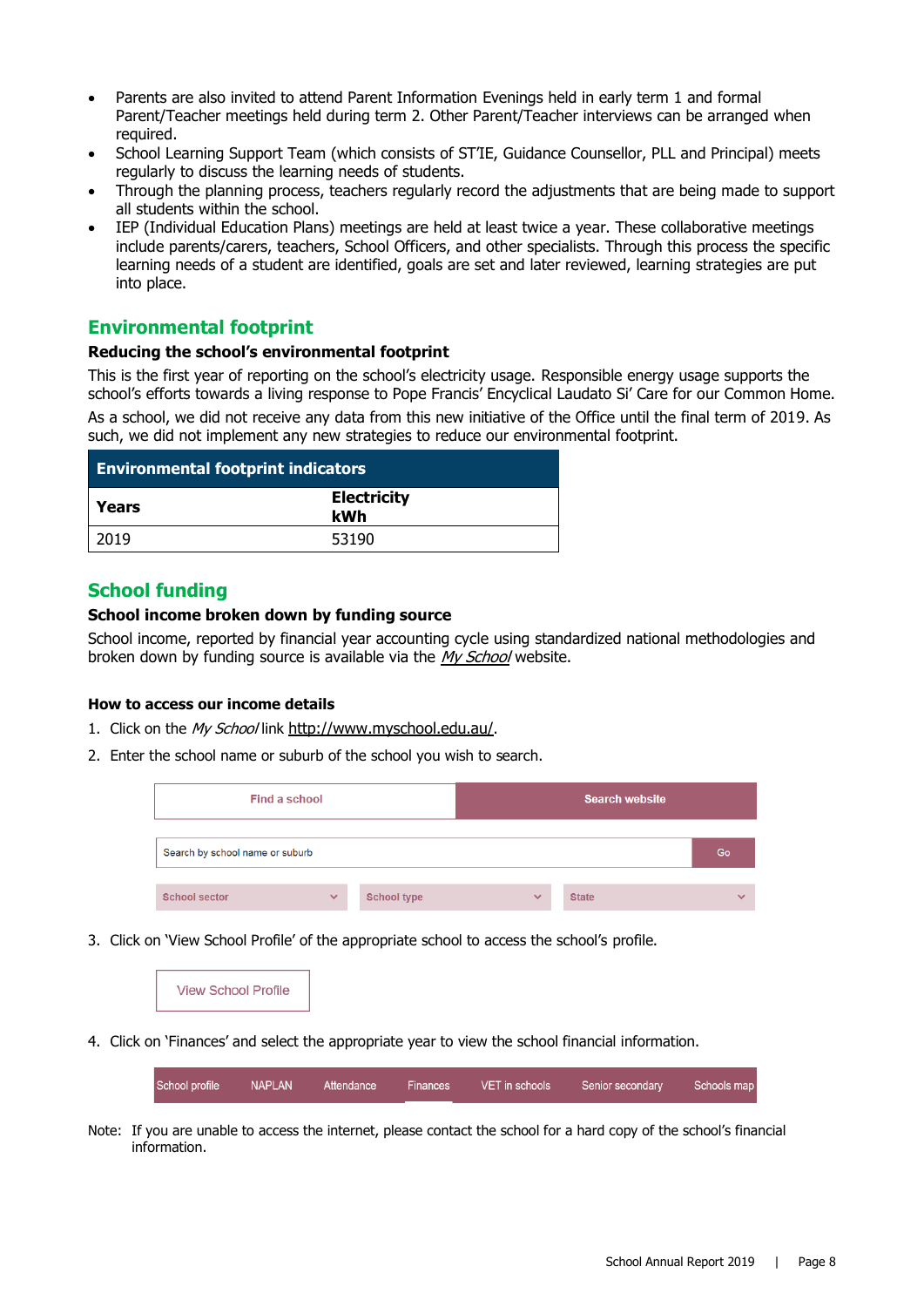# **Our staff profile**

#### **Workforce composition**

| <b>Description</b>           | <b>Teaching Staff</b> | Non-Teaching Staff |
|------------------------------|-----------------------|--------------------|
| Headcount                    |                       |                    |
| <b>Full-time Equivalents</b> | 12.0                  | 6.0                |

#### **Qualifications of all teachers\***

| <b>Highest level of qualification</b> | Number of classroom teachers and school<br>leaders at the school |
|---------------------------------------|------------------------------------------------------------------|
| Doctorate                             |                                                                  |
| <b>Masters</b>                        |                                                                  |
| Graduate diploma etc.**               | 9                                                                |
| Bachelor degree                       | 8                                                                |
| Diploma                               |                                                                  |
| Certificate                           |                                                                  |

\*Teaching staff includes School Leaders

\*\*Graduate diploma etc. includes graduate diploma, bachelor honours degree, and graduate certificate.

#### **Professional development**

#### **Expenditure on and teacher participation in professional development**

The total funds expended on teacher professional development in 2019 were \$56,000.

The major professional development initiatives are as follows:

- Numeracy and Literacy (focus on the BCE initiatives: High Yield strategies, data gathering, collaborative planning opportunities for teachers)
- Building and developing the ICT capabilities of teachers
- Religion in-service opportunities for all teachers in Relationships & Sexuality Education and the inclusion of Catholic Perspectives in Health units

The proportion of the teaching staff involved in professional development activities during 2019 was 100%.

#### **Staff attendance and retention**

#### **Average staff attendance**

**Student attendance**

| <b>Description</b>                                                    | VA.   |
|-----------------------------------------------------------------------|-------|
| Staff attendance for permanent and temporary staff and school leaders | 96.7% |

#### **Proportion of staff retained from the previous school year.**

From the end of the previous school year, 97% of staff was retained by the school for the entire 2019.

### **Performance of our students**

| staacht attenaanse<br><b>Description</b>                                          | O <sub>n</sub> |
|-----------------------------------------------------------------------------------|----------------|
| The overall attendance rate* for the students at this school                      | 90.5%          |
| Attendance rate for Aboriginal and Torres Strait Islander students at this school | 84.6%          |